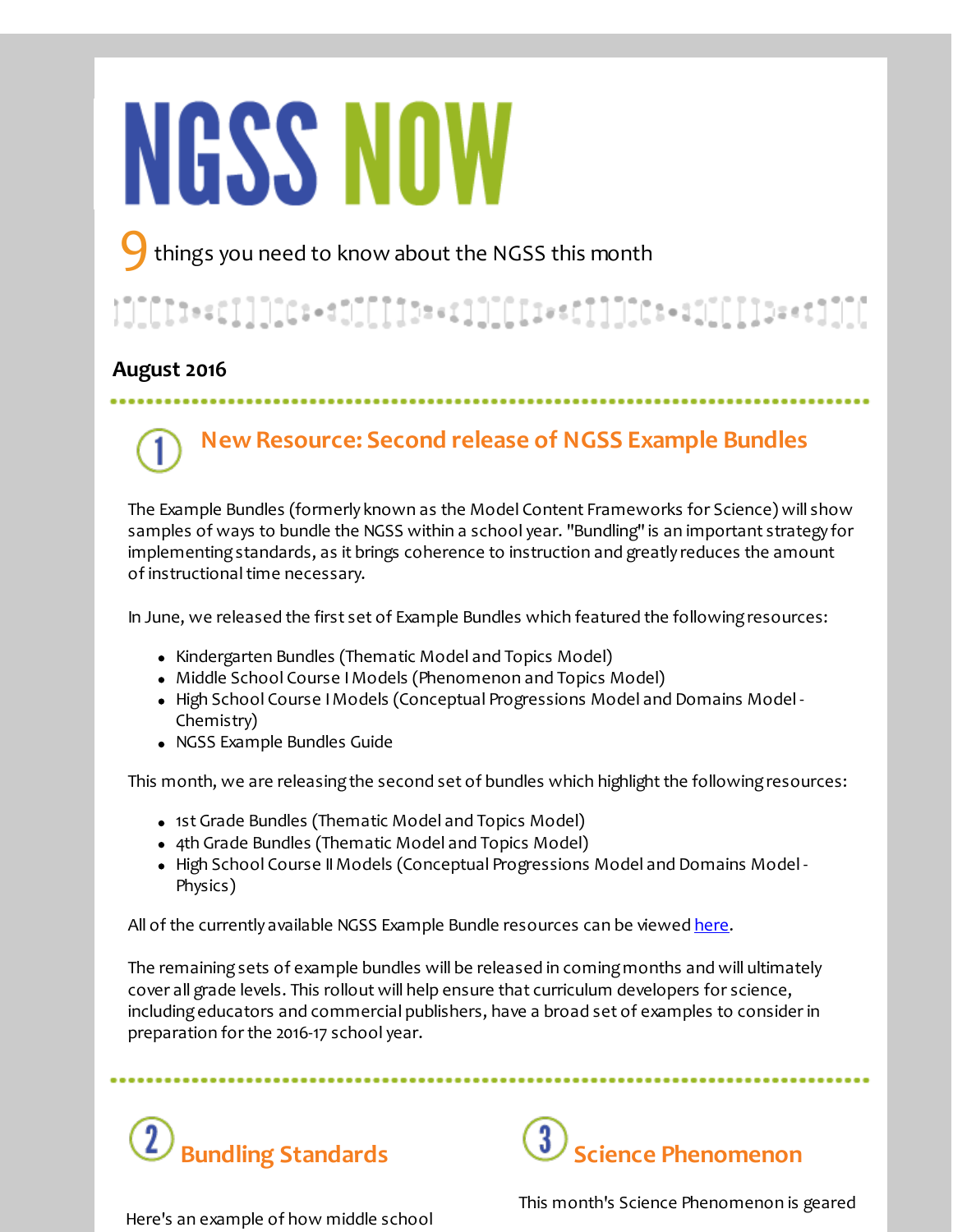PEs\* could be bundled in order to develop an instructional unit that engages students in science phenomena.

[MS-PS4-2](http://r20.rs6.net/tn.jsp?f=001dJLWzy-Zr1jfqu1aJQhYUIggBY56aCrNEAIKryvqyEUFlUjd9GQbkbi7vt79AJXk1BmY_ZNhAa6Enw_hO2gtGkznTXhSn7QGfaGq7iCCb2gX5tx88KJDpkwm5XNL6xKVxuP8igcPylKe_TxaaT5snDoXfEGmc6Ckq7iDlRyaLsQLIOR_frDGhMqcBEla3DrszjAPvvE67u2RMg7h6hyH8yGb7dAzUmI-qd8U2gnHEEA027ME0jdn1JATD6FmcwensGWxttMeb3qUHG8yf3yz7Q==&c=&ch=): Develop and use a model to describe that waves are reflected, absorbed, or transmitted through various models.

[MS-ESS2-4:](http://r20.rs6.net/tn.jsp?f=001dJLWzy-Zr1jfqu1aJQhYUIggBY56aCrNEAIKryvqyEUFlUjd9GQbkbi7vt79AJXkxYaNp5Vhs7wXGMDSSgMqJxrS8Igrj8qJUVWle-EfSR5CedWzY-crYpWJjBg-irhh_b-gc1uaj3F9di_ADT0B6TPNHInM2p9ezNhG7lBBY1CvmMuh0nZQKLisTLNLXi76UGexQe4qw3e1HPnDlCxgqA==&c=&ch=) Develop a model to describe the cyclingof water through Earth's systems driven by energy from the sun and the force of gravity.

As they implement the standards, teachers, principals, and district leaders might consider the questions below when discussing how to align instruction to the standards:

a. What type of lessons can teachers develop to help students build toward this bundle of PEs?

**b.** How could a classroom discussion about this month's "Science Phenomenon" (see right) help engage students around this bundle of PEs? **c.** How can principals better evaluate and support teacher leaders as they work to support their colleagues?

*\*For a more in-depth look atthese NGSS PEs and to search for others, read more [here](http://r20.rs6.net/tn.jsp?f=001dJLWzy-Zr1jfqu1aJQhYUIggBY56aCrNEAIKryvqyEUFlUjd9GQbkYsJLdX8HhD8KABIwd4AkeJ6OHI_YQrwU3qbtOc7r6b9HlTaON-APuW7P9Yts5DJJA0UhustOU60y_Z-gKlY9fYK6IWnfAzOO4HA8yK2GA_CZby34BeOyNPoNFf9fD3gF_fPc14ifh6muJ7GUCCurKs=&c=&ch=). Need more context? See where these ideas are introduced in A [Framework](http://r20.rs6.net/tn.jsp?f=001dJLWzy-Zr1jfqu1aJQhYUIggBY56aCrNEAIKryvqyEUFlUjd9GQbkcpenbGT67O0FtVcI-7VJGinsbEMSeLW8gp5Nnf-W0BEuzZS72wA3qz2v3JjnnR_-U3w3IDGfD1wnHUlwvi7-bck6pfCDsWsTcKKk-ZxU3FFzj95Ivi19ixNQaHMZUkx-GvCXWRopaJZGox5F4mn9LCTpCkJlzVmig==&c=&ch=) for K-12 Science Education (pages [131](http://r20.rs6.net/tn.jsp?f=001dJLWzy-Zr1jfqu1aJQhYUIggBY56aCrNEAIKryvqyEUFlUjd9GQbkbi7vt79AJXkWuIegEFNii-izFuBt6T7WYuo0yOo9WM5rIpancT7rapQu3hl_PL75N9P6tbXlqzWxaH66JiHzWuYIH6Nozzj1TqRRQEfI5OC3dx-o6xJq--9ay4wztjc4_1cFq-7bja0rE1rLSg00LAlygiYSHtU5A==&c=&ch=) and [184](http://r20.rs6.net/tn.jsp?f=001dJLWzy-Zr1jfqu1aJQhYUIggBY56aCrNEAIKryvqyEUFlUjd9GQbkWmvgc5pclUXP6OkMX9mJ5UXT6B9h1KYLMYawRhL3oKWKn9zui8LBK-Hfi1dEYXlMQkAialgQLwxihtJygnWD4J3tIjH7BZgX5hGgdug_q4Emts2B3kbfDzbv2k8bLAmizfJL2qFmsNEFsnjcBSBTvH61GNhq6ddoA==&c=&ch=)).*

toward middle school students. This illustrative example offers teachers a potential way to connect our Standards of the Month (August 2016) to a real-world phenomenon that middle schoolers can ask questions about:

*Coastalregions have a more moderate climate than do regions furtherinland.*



Below are some high-level lines of student inquiry that could help middle school students facilitate their understandingof DCIs related to the featured science phenomenon:

- Why is the water warmer than the land in the winter and cooler than the land in the summer?
- How long does it take for the sun to heat up the ocean in the summer?
- Why does the water temperature affect the climate of the nearby land?

To see some additional ways that educators are engaging students with phenomena, go [here](http://r20.rs6.net/tn.jsp?f=001dJLWzy-Zr1jfqu1aJQhYUIggBY56aCrNEAIKryvqyEUFlUjd9GQbkbksMWTbk3cIDf72DUCnxoRCcxvORkO5abbxRkbb96Avy1c9X2Db0WFz8-OqD0I7oovalMgcXWZJLVnzWdAVHAFnUyc7sPSnipKUygiesLD44AWZHGVFKXmgrGJib8JPsXK7JqTxZB3GdSM1LwwyyAQ6ImWBHQBJNw==&c=&ch=) and [here](http://r20.rs6.net/tn.jsp?f=001dJLWzy-Zr1jfqu1aJQhYUIggBY56aCrNEAIKryvqyEUFlUjd9GQbkbksMWTbk3cI1fBzdUgtgIQvgn0Tu5VYP9P7hSfQ3LMDu015ewUoZUlcdP3AY5UBr0vM7b3SRQqV7a0huqtkdXNZ7H3ZAGpuLEgMG7cCtudgiUCGO6QYdDRc4mpp1XxF5aiO4jwkTnnPIgPBMGrFZQeQEztpJyzrhr2bY6RbcG16WynNlZ7vlOe5AoaBaBESLwse1Mukaa2A&c=&ch=).



**Upcoming Professional Learning Opportunity: EQuIP Rubric Training in California**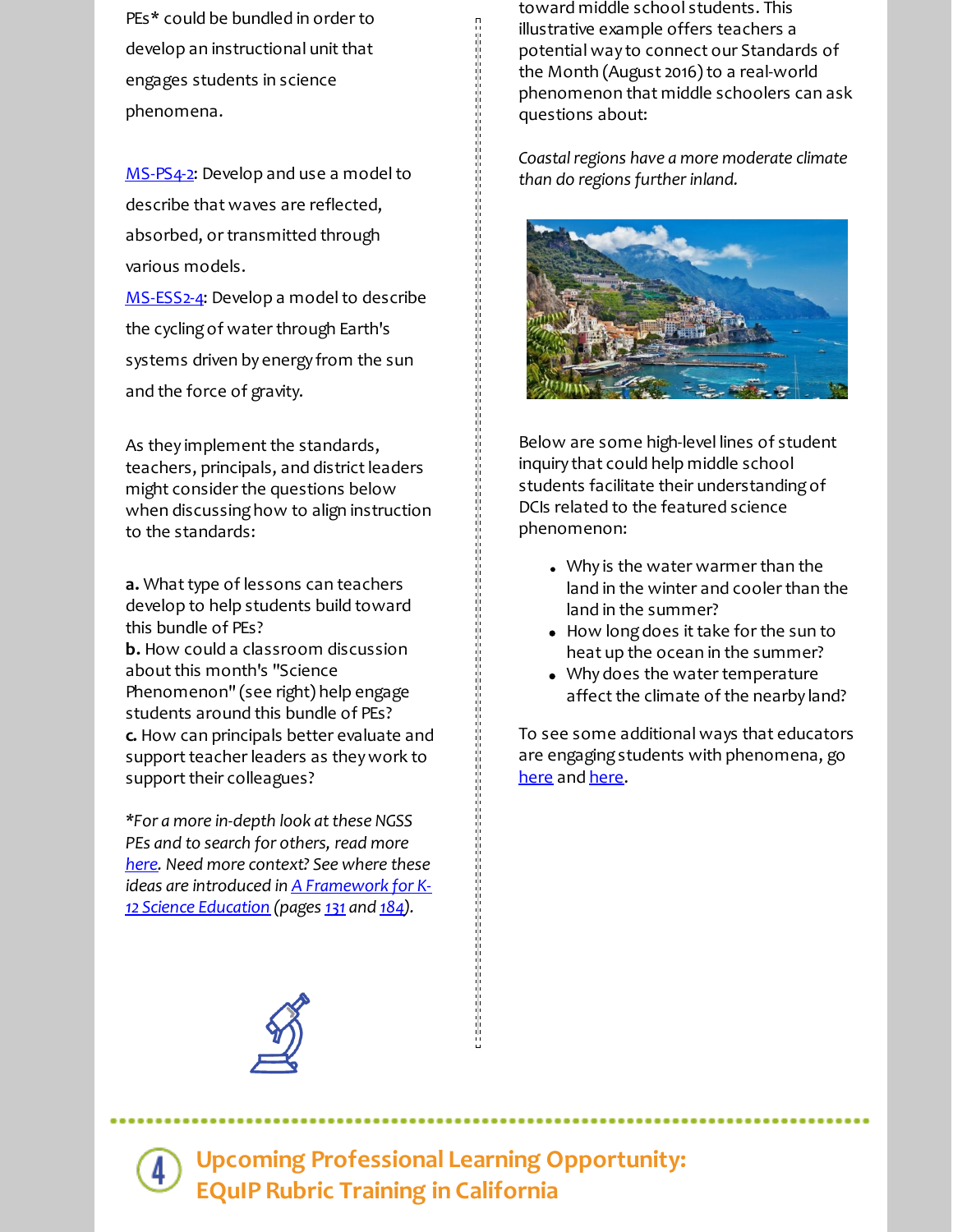Do you lead or coordinate professional learning for California teachers who are implementing the Next Generation Science Standards (NGSS)?

Achieve is hostinga two-day trainingin which participants will gain a deeper understandingof the EQuIPrubric, how to use the rubric to evaluate NGSS lesson and units, and how the rubric can be incorporated into professional learning for educators.

The trainingwill be August 24th and August 25th in Mather, California and there is no costto participate! We have a limited number of spots and registration will be on a first come, first served basis.

To learn more and register for this event, click [here.](http://r20.rs6.net/tn.jsp?f=001dJLWzy-Zr1jfqu1aJQhYUIggBY56aCrNEAIKryvqyEUFlUjd9GQbkbi7vt79AJXkB9_8khDbHIah0jXQ_4o5IpSnw99DpTQXxAMiDqQqGK48ZHhD-FgZsemqzgrBFQrjzgCDun0sQCLFDH5rLCn7cC-QSxFSFbtfgqvQ0GlOdVY_wpmJG4aJJOUKSzDs7F2MQPwJmKA2XX1zioBxhhRm13-R1H-krpYQk7K6mCJcfJpm90lF7JpZxdoSeX3rTGv2Jdj_D0dcaiPPov4ncHM3N2lod6kBYSvFlDXTlG87JJD4Bj0PjqcW6Q==&c=&ch=)

**12 Incredible Women You've Never Heard of Who Changed Science Forever**

ByMeghan Bartels, *Business Insider* July 25, 2016

Sure, most people have heard of Marie Curie and Rosalind Franklin, Jane Goodall and Sally Ride. But for every female scientist whose work has been recognized and celebrated, there are thousands who have been accidentally or purposefully forgotten. For a few, that might change, thanks to a beautiful new book, "Women in Science: 50 Fearless Pioneers Who Changed the World," by artist Rachel Ignotofsky. Read [more](http://r20.rs6.net/tn.jsp?f=001dJLWzy-Zr1jfqu1aJQhYUIggBY56aCrNEAIKryvqyEUFlUjd9GQbkbi7vt79AJXk88eG2sbzPPdvmSOA7Xcx_Gva_KrwPFPbVaP5lG7LGrEv-yMFog2yb2UaoDitbP_RKMtELxx5v9yMeYIw8gx9Nq3iVt_jg2Ggw3cZNhQ7MqZ0v9ANwcv-dTS6a9cW07I9SQJCtJ3C2CivykNfSS9Jr7uJ2e_f86eiApSs1j0PZPtL9f8hXpD1BjtHfG_uy7xZ&c=&ch=).

## **NGSS in the News**



By Deborah Sullivan Brennan, *San Diego Union Tribune* July 22, 2016

Students will act as scientists under a new set of The SESPNext Generation Science Storylines science education guidelines that emphasize asking questions and solving problems, and the state is seekinginput on how that will shape classroom instruction.



Next [Generation](http://r20.rs6.net/tn.jsp?f=001dJLWzy-Zr1jfqu1aJQhYUIggBY56aCrNEAIKryvqyEUFlUjd9GQbkbi7vt79AJXkMU_eDh3Gz6yekr_B_ZcId8BGYe54JBlmszBhOWvp6EtT5Zt5xjwutczYqSgG-ubxwc00ORmW6rcitdZpYLcdB0h12Eog55LJ0tD77eY6fdFRqL3laV3maCKV8paq-ewCkwtLLoZFRC3Em9VOF4uy6vEWLpZESQuGj2C9dDOYmwc62LWyhOkbPre8_KzY5aboqerzJDn2TdAEydKp3ElamMk_0USd4KZZYuyWXtSUg20=&c=&ch=) Storylines Advance **Science Teaching** 

ByMarilyn Sherman, *Northwestern School of Education and Social Policy* July 20, 2016

Project is developing innovative units to provide teachers with curriculum materials as they adopt the Next Generation Science Standards (NGSS). Across the country, classrooms geared to NGSS reflect a new vision of science teaching.